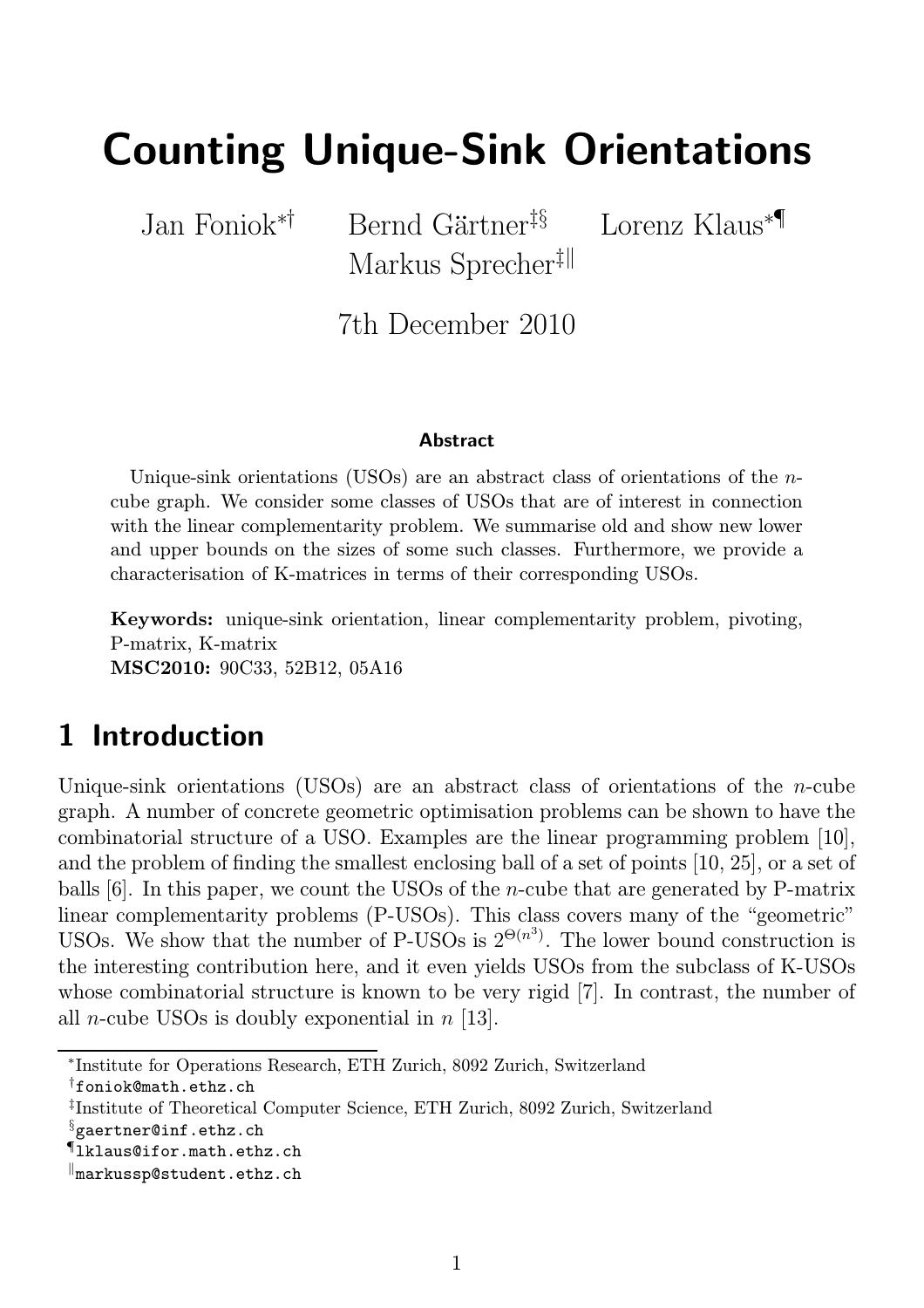#### Unique-sink orientations

We follow the notation of [7]. Let  $[n] := \{1, 2, ..., n\}$ . For a bit vector  $v \in \{0, 1\}^n$  and  $I \subseteq [n]$ , let  $v \oplus I$  be the element of  $\{0,1\}^n$  defined by

$$
(v \oplus I)_j := \begin{cases} 1 - v_j & \text{if } j \in I, \\ v_j & \text{if } j \notin I. \end{cases}
$$

Instead of  $v \oplus \{i\}$  we write  $v \oplus i$ .

Under this notation, the (undirected) *n-cube* is the graph  $G = (V, E)$  with

$$
V := \{0, 1\}^n, \quad E := \{\{v, v \oplus i\} : v \in V, \ i \in [n]\}.
$$

A subcube of G is a subgraph  $G' = (V', E')$  of G where  $V' = \{v \oplus I : I \subseteq C\}$  for some vertex v and some set  $C \subseteq [n]$ , and  $E' = E \cap {V' \choose 2}$  $2 \choose 2$ . The *dimension* of such a subcube is  $|C|$ .

Let  $\phi$  be an orientation of the *n*-cube (a digraph with underlying undirected graph G). If  $\phi$  contains the directed edge  $(v, v \oplus i)$ , we write  $v \stackrel{\phi}{\rightarrow} v \oplus i$ , or simply  $v \rightarrow v \oplus i$  if  $\phi$  is clear from the context. If  $V'$  is the vertex set of a subcube, then the directed subgraph of  $\phi$  induced by V' is denoted by  $\phi[V']$ . For  $F \subseteq [n]$ , let  $\phi^{(F)}$  be the orientation of the n-cube obtained by reversing all edges in coordinates contained in  $F$ ; formally

$$
v \xrightarrow{\phi^{(F)}} v \oplus i \quad : \Leftrightarrow \quad \begin{cases} v \xrightarrow{\phi} v \oplus i & \text{if } i \notin F, \\ v \oplus i \xrightarrow{\phi} v & \text{if } i \in F. \end{cases}
$$

An orientation  $\phi$  of the *n*-cube is a *unique-sink orientation* (USO) if every subcube  $G' = (V', E')$  has a unique sink (that is, vertex of outdegree zero) in  $\phi[V']$ . It is not difficult to show that in a unique-sink orientation, every subcube also has a unique source (that is, vertex of indegree zero).

A special USO is the *uniform orientation*, in which  $v \to v \oplus i$  if and only if  $v_i = 0$ .

Unique-sink orientations enable a graph-theoretic description of simple principal pivoting algorithms for linear complementarity problems. They were introduced by Stickney and Watson [24] and have recently received much attention [9, 10, 13, 17, 22, 23, 25].

#### Linear complementarity problems

A linear complementarity problem (LCP(M,q)) is for a given matrix  $M \in \mathbb{R}^{n \times n}$  and a vector  $q \in \mathbb{R}^n$ , to find vectors  $w, z \in \mathbb{R}^n$  such that

$$
w - Mz = q, \quad w, z \ge 0, \quad w^T z = 0.
$$
 (1)

A P-matrix is a square real matrix whose principal minors are all positive. If M is a P-matrix, the appertaining LCPs are called P-LCPs; in this case there exists a unique solution for any q.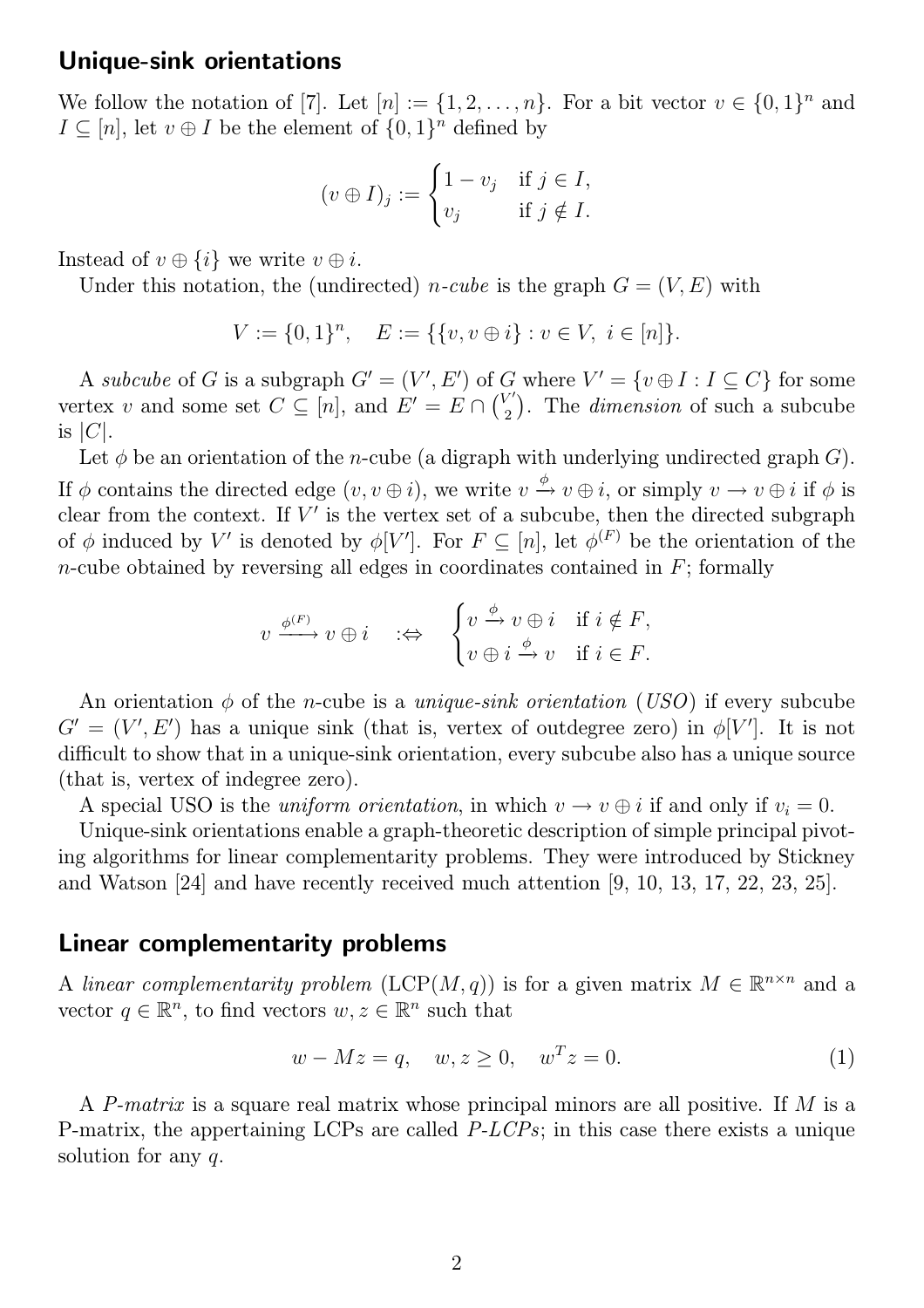Let  $B \subseteq \{1, 2, ..., n\}$ , and let  $A_B$  be the  $n \times n$  matrix whose *i*th column is the *i*th column of  $-M$  if  $i \in B$ , and the *i*th column of the  $n \times n$  identity matrix  $I_n$  otherwise. If M is a P-matrix, then  $A_B$  is invertible for every set B. We call B a basis. If  $A_B^{-1}q \geq 0$ , let

$$
w_i := \begin{cases} 0 & \text{if } i \in B \\ (A_B^{-1}q)_i & \text{if } i \notin B \end{cases}, \qquad z_i := \begin{cases} (A_B^{-1}q)_i & \text{if } i \in B \\ 0 & \text{if } i \notin B \end{cases}.
$$
 (2)

The vectors  $w, z$  are then a solution to the LCP  $(1)$ .

A problem P-LCP $(M, q)$  is nondegenerate if  $(A_B^{-1}q)_i \neq 0$  for all B and i. Following [24], a nondegenerate P-LCP $(M, q)$  induces a USO: For  $v \in \{0, 1\}^n$ , let  $B(v) := \{j \in [n]:$  $v_i = 1$ . Then the unique-sink orientation  $\phi$  induced by P-LCP(M, q) is given by

$$
v \xrightarrow{\phi} v \oplus i \quad : \Leftrightarrow \quad (A_{B(v)}^{-1}q)_i < 0. \tag{3}
$$

The run of a simple principal pivoting method (see [19, Chapter 4]) for the P-LCP then corresponds to following a directed path in the orientation  $\phi$ . Finding the sink of the orientation is equivalent to finding a basis B with  $A_B^{-1}q \geq 0$ , and thus via (2) to finding the solution to the P-LCP.

In this paper, we are primarily interested in establishing bounds for the number of n-dimensional USOs satisfying some additional properties (for instance, USOs induced by P-LCPs), which we introduce in the next section.

## 2 Matrix classes and USO classes

It is NP-complete to decide whether a solution to an LCP exists [2]. If the matrix M is a P-matrix, however, a solution always exists. The problem of finding it is unlikely to be NP-hard, because if it were, then  $NP = co-NP$  [14]. Even so, no polynomialtime algorithms for solving P-LCPs are known. Hence our motivation to study some special matrix classes and investigate what combinatorial properties their USOs have. The ultimate goal is then to try and exploit these combinatorial properties in order to find an efficient algorithm for the corresponding LCPs.

A Z-matrix is a square matrix whose all off-diagonal elements are non-positive. A K-matrix is a matrix which is both a Z-matrix and a P-matrix. A hidden-K-matrix is a P-matrix such that there exist Z-matrices  $X$  and  $Y$  and non-negative vectors  $r$  and  $s$ with  $MX = Y$ ,  $r^T X + s^T Y > 0$ .

The importance of these matrix classes is due to the fact that polynomial-time algorithms are known for solving the LCP $(M, q)$  if the matrix M is a Z-matrix [1, 21], a hidden-K-matrix [12], or the transpose of a hidden-K-matrix [20].

A USO is a P-USO if it is induced via (3) by some  $LCP(M, q)$  with a P-matrix M; it is a K-USO if it is induced by some  $LCP(M, q)$  with a K-matrix M; and it is a hidden-K-USO if it is induced by some  $LCP(M, q)$  with a hidden-K-matrix M.

A USO is a Holt–Klee USO if in each of its subcubes, there are d directed paths from the source to the sink of the subcube, with no two paths sharing a vertex other than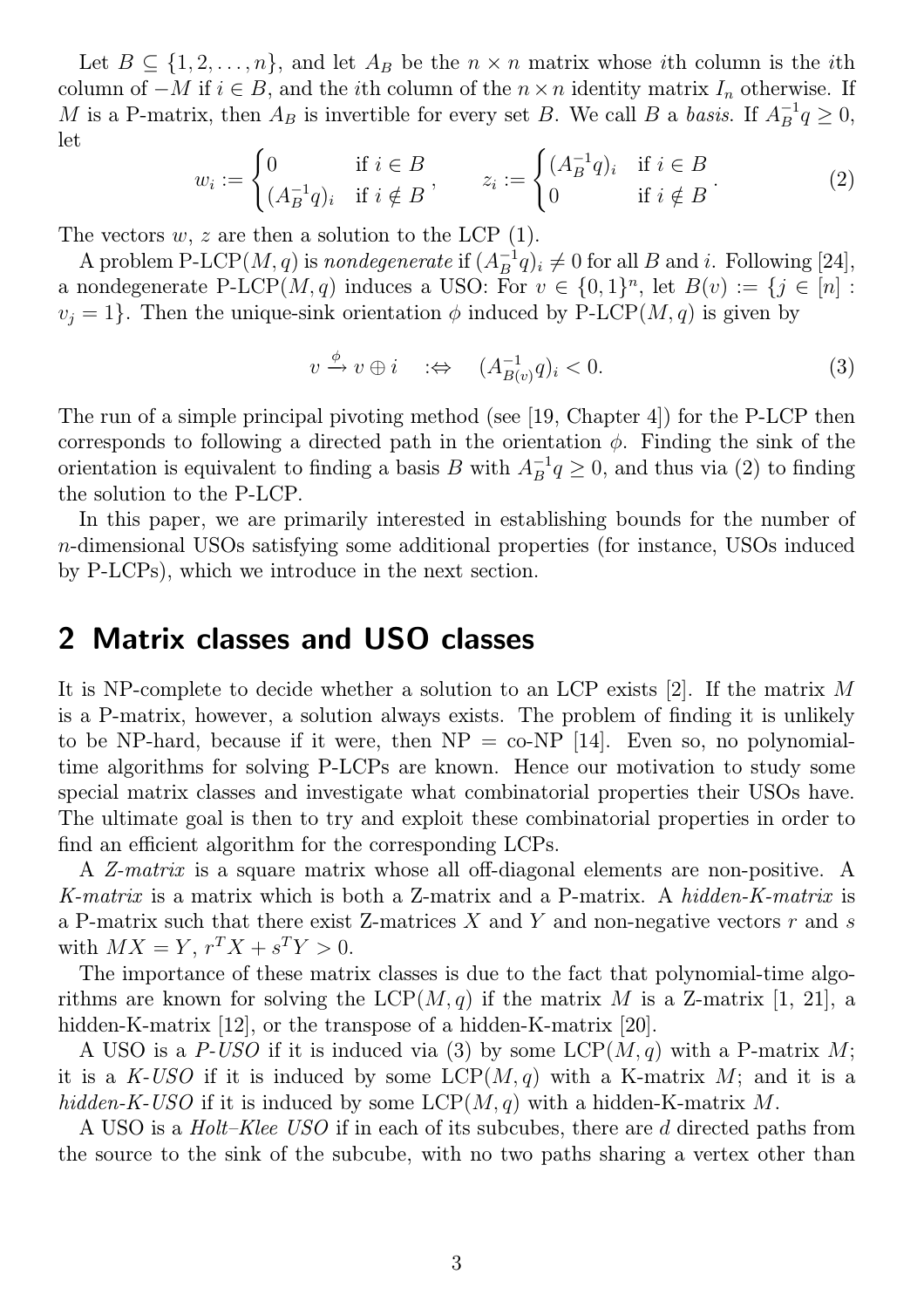source and sink; here d is the dimension of the subcube. A USO  $\phi$  is *strongly Holt–Klee* if  $\phi^{(F)}$  is Holt–Klee for every  $F \subseteq [n]$ . By [9], every P-USO is a strongly Holt–Klee USO. Finally, a USO is locally uniform, if

whenever 
$$
u_i = u_j = 0
$$
 and  $u \xrightarrow{\phi} u \oplus i$ ,  $u \xrightarrow{\phi} u \oplus j$ ,  
then  $u \oplus i \xrightarrow{\phi} u \oplus \{i, j\}$ ,  $u \oplus j \xrightarrow{\phi} u \oplus \{i, j\}$  (4)

and

whenever 
$$
u_i = u_j = 0
$$
 and  $u \oplus i \xrightarrow{\phi} u$ ,  $u \oplus j \xrightarrow{\phi} u$ ,  
then  $u \oplus \{i, j\} \xrightarrow{\phi} u \oplus i$ ,  $u \oplus \{i, j\} \xrightarrow{\phi} u \oplus j$ . (5)

By [7], every K-USO is locally uniform, and every locally uniform USO is acyclic. Thus we have:

K-USOs
$$
\subseteq
$$
 locally uniform P-USOs $\subset$ acyclic P-USOs $\subset$ P-USOs $\subset$ Strongly Holt–Klee USOs $\subset$ Holt–Klee USOs.

The first inclusion is not known to be strict; see also Section 4.

An LP-USO is an orientation of the *n*-cube admitting a realisation as a polytope in the n-dimensional Euclidean space, combinatorially equivalent to the n-cube, such that there exists a linear function  $f$  and

$$
v \xrightarrow{\phi} v \oplus i \quad \text{if and only if} \quad f(v \oplus i) > f(v).
$$

It follows from [11, 16, 18, 20] that LP-USOs are exactly hidden-K-USOs, and we have:

K-USOs ⊂ LP-USOs = hidden-K-USOs ⊂ acyclic P-USOs.

In the next section we examine the numbers of *n*-USOs in the respective classes.

It is also possible to obtain USOs from completely general linear programs. The reduction in [10] yields PD-USOs, i.e., USOs generated by LCPs with symmetric positive definite matrices M. Since these are exactly the symmetric P-matrices [3, Section 3.3], we also have PD-USOs  $\subset$  P-USOs. The USOs that are obtained from the problem of finding the smallest enclosing ball of a set of points [8, Section 3.2] are "almost" PD-USOs in the sense that every subcube not containing the origin 0 is oriented by a PD-USO [15]. For the USOs from smallest enclosing balls of balls [6], we are not aware of a similar result.

## 3 Counting USOs

First counting results about USOs were obtained by Matoušek [13], who gave asymptotic bounds on the number of all USOs and acyclic USOs.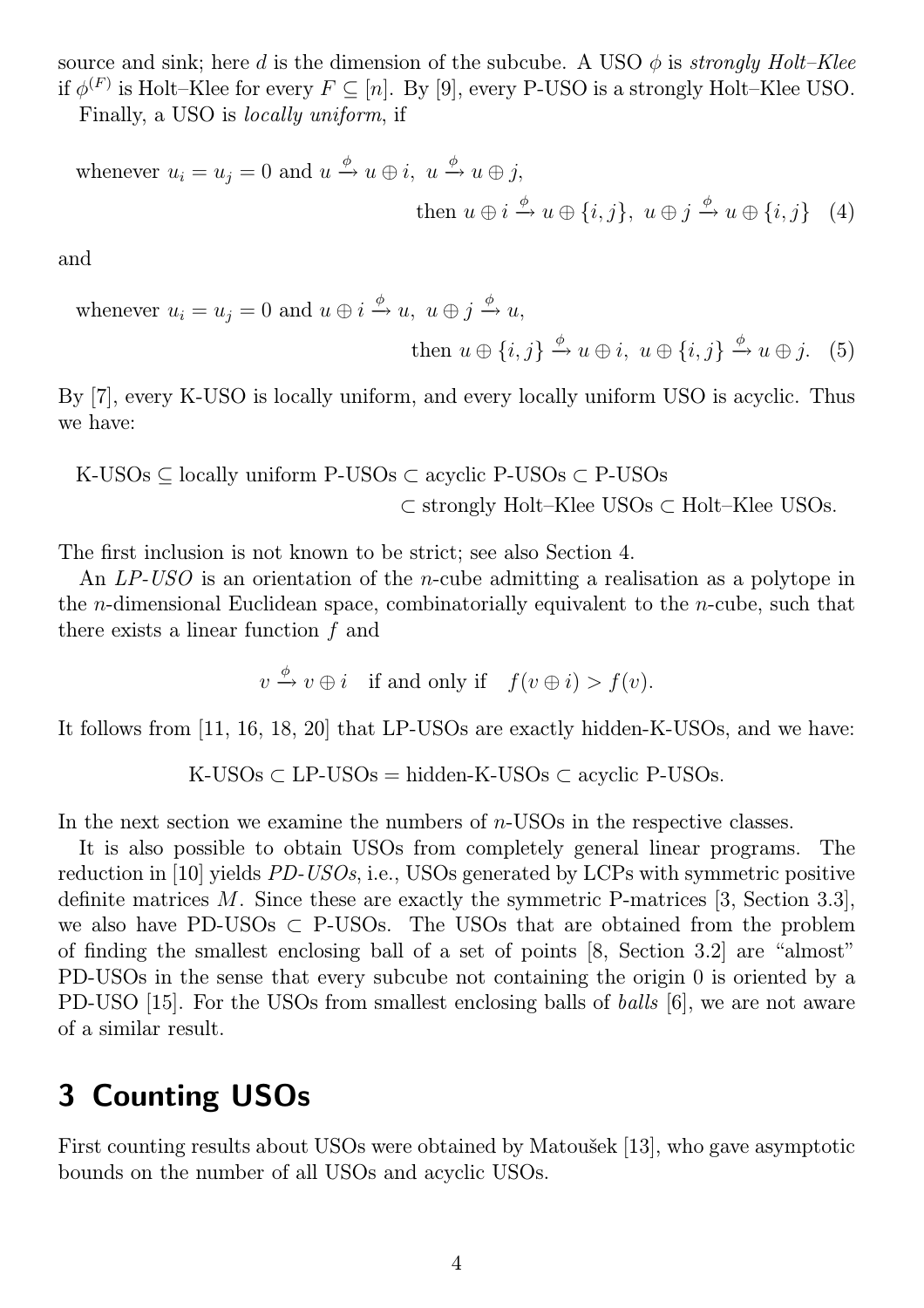Next, Develin [4]—in order to show that the Holt–Klee condition does not characterise LP-USOs—proved that the number of n-dimensional LP-USOs is bounded from above by  $2^{O(n^3)}$ , whereas the number of Holt–Klee USOs is bounded from below by  $2^{\Omega(2^n/\sqrt{n})}$ .

Using similar means, we prove an upper bound of  $2^{O(n^3)}$  on the number of P-USOs, and observe that a slight modification of Develin's construction yields a lower bound of  $2^{\binom{n-1}{\lfloor (n-1)/2 \rfloor}}$  for strongly Holt–Klee locally uniform USOs. Furthermore, we provide a construction of  $2^{\Omega(n^3)}$  K-USOs. These results imply that the number of K-USOs, LP-USOs, as well as P-USOs, is  $2^{\Theta(n^3)}$ .

Previously known and new bounds on the number of n-dimensional USOs in the classes defined in the previous section are summarised in the following table:

| class                   |                            | lower bound upper bound            |
|-------------------------|----------------------------|------------------------------------|
| K-USOs                  | $\Omega(n^3)$              |                                    |
| $LP$ -USOs              |                            | $\frac{2^{O(n^3)}[4]}{2^{O(n^3)}}$ |
| P-USOs                  |                            |                                    |
| strongly Holt-Klee USOs | $2^{\Omega(2^n/\sqrt{n})}$ |                                    |
| Holt–Klee USOs $[4]$    | $2^{\Omega(2^n/\sqrt{n})}$ |                                    |
| locally uniform USOs    | $2^{\Omega(2^n/\sqrt{n})}$ |                                    |
| acyclic USOs [13]       | $2^{n-1}$                  | $\frac{(n+1)^{2^n}}{n^{O(2^n)}}$   |
| all USOs [13]           | $n^{\Omega(2^n)}$          |                                    |
|                         |                            |                                    |

#### 3.1 An upper bound for P-USOs

Every P-USO is determined by the sequence  $\sigma(M, q) = (\text{sgn}(A_{B(v)}^{-1}q)_i : v \in \{0, 1\}^n, i \in$  $[n]$ , which is a function of the P-matrix M and the right-hand side q. Furthermore, we are interested only in nondegenerate right-hand sides  $q$ , which means we are interested only in sequences containing no 0.

In order to be able to apply algebraic tools, we first derive an equivalent description of the USO, using only polynomials.

**3.1 Lemma.** Each entry of the vector  $\sigma(M, q)$  is the sign of a polynomial in the entries of M and q of degree at most n.

*Proof.* The entries of the matrix  $A_{B(v)}^{-1}$  can be computed as

$$
(A_{B(v)}^{-1})_{rs} = \frac{1}{\det A_{B(v)}} (-1)^{r+s} M_{sr},
$$

where  $M_{rs}$  is the determinant of the submatrix of  $A_{B(v)}$  obtained by deleting the rth row and the sth column, which is a polynomial of degree at most  $n-1$ . Hence

$$
(A_{B(v)}^{-1}q)_i = \frac{1}{\det A_{B(v)}} \sum_{s=1}^n q_s \cdot (-1)^{i+s} \cdot M_{si}.
$$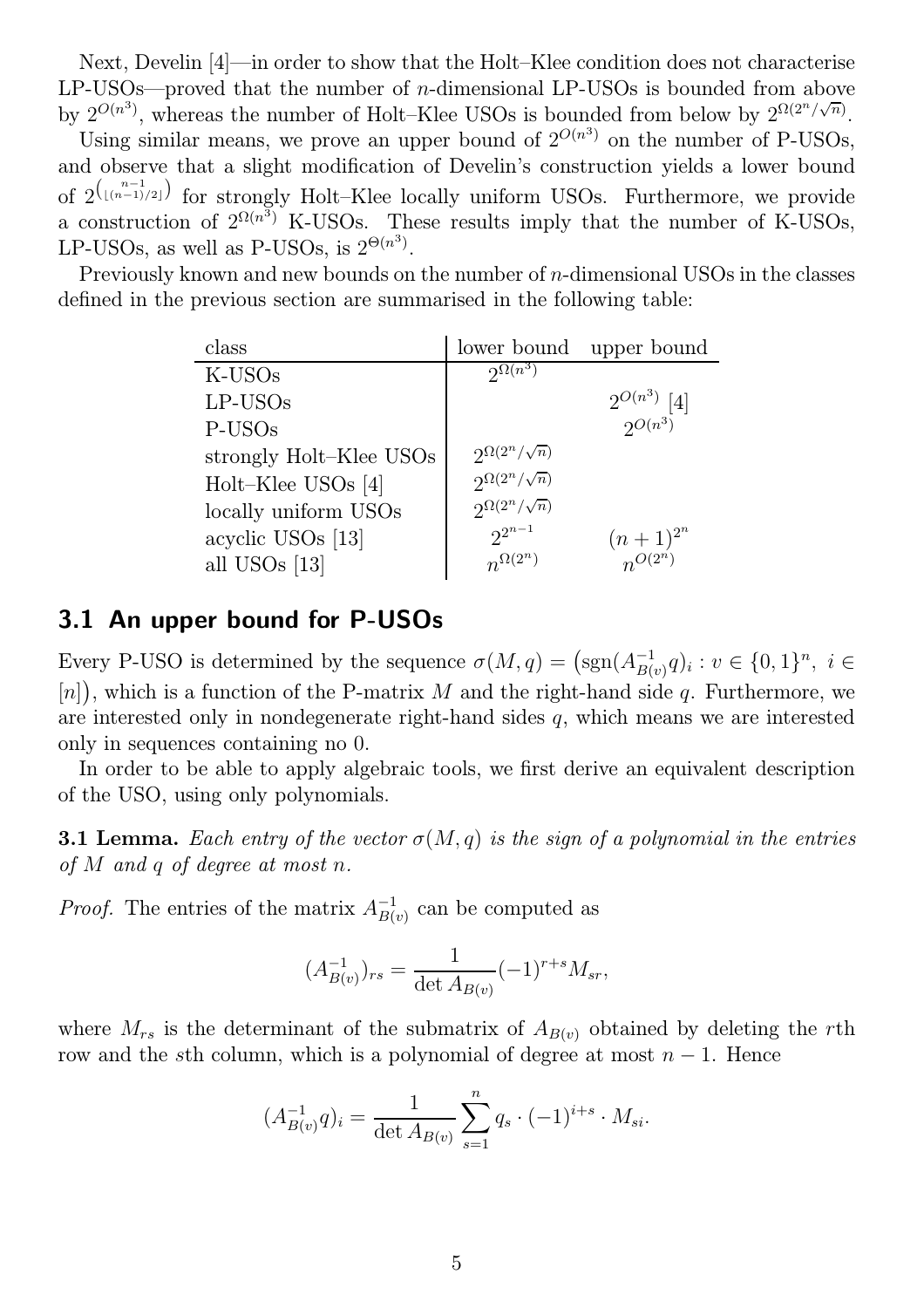Recall that  $A_{B(v)}$  has  $|B(v)|$  columns of  $-M$  and  $n - |B(v)|$  columns of the identity matrix; thus sgn det  $A_{B(v)} = (-1)^{|B(v)|}$ , since M is a P-matrix. Therefore

$$
sgn(A_{B(v)}^{-1}q)_i = sgn((-1)^{|B(v)|} \cdot \sum_{s=1}^{n} q_s \cdot (-1)^{i+s} \cdot M_{si}),
$$

which is the sign of a polynomial of degree at most  $n$ .

The algebraic tool we will apply is the following theorem.

**3.2 Theorem** (Warren [26]). Let  $p_1, \ldots, p_s$  be real polynomials in k variables, each of degree at most d. If  $s \geq k$ , then the number of sign sequences  $\sigma(x) = (\text{sgn } p_1(x), \ldots, \text{sgn } p_m(x))$ that consist of terms  $+1$ ,  $-1$  is at most  $(4eds/k)^k$ .

Now all is set to prove an upper bound on the number of P-USOs.

**3.3 Theorem.** The number of distinct n-dimensional P-USOs is at most  $2^{O(n^3)}$ .

*Proof.* By Lemma 3.1, each P-USO is determined by a vector of  $n2^n$  nonzero signs of polynomials of degree at most n. The number of variables is  $n^2 + n$  (equal to the number of entries of the matrix M and the vector q). By Theorem 3.2, there are at most

$$
\left(\frac{4e \cdot n \cdot n2^{n}}{n^2 + n}\right)^{n^2 + n} \le (4e \cdot 2^n)^{n^2 + n} = 2^{O(n^3)}
$$

such sign vectors.

#### 3.2 A lower bound for strongly Holt-Klee and locally uniform USOs

A monotone Boolean function is a function  $f: \{0,1\}^k \to \{0,1\}$  such that if  $x \leq y$ , then  $f(x) \leq f(y)$ . Counting monotone Boolean functions is known as *Dedekind's problem*. Let M be the set of 0, 1-vectors of length k with exactly  $\lfloor k/2 \rfloor$  ones. A lower bound of  $2^{\binom{k}{\lfloor k/2\rfloor}}$  on the number of k-variate monotone Boolean functions can be obtained by taking for each subset  $A \subseteq M$  the function  $f_A$  given by

 $f_A(x) = 1$  iff  $\{y \in A : y \leq x\} \neq \emptyset$ .

3.4 Theorem. The number of acyclic locally uniform strongly Holt-Klee n-USOs is at  $least\ 2^{\binom{n-1}{\lfloor (n-1)/2 \rfloor}}=2^{\Omega(2^n/\sqrt{n})}.$ 

*Proof.* Given an  $(n-1)$ -variate monotone Boolean function f, we construct an n-USO  $\phi$ by setting

$$
v \xrightarrow{\phi} v \oplus i
$$
 if  $i \neq n$  and  $v_i = 0$ ,  
\n $v \xrightarrow{\phi} v \oplus n$  if  $v_n + f(v') = 1$ ,

 $\Box$ 

 $\Box$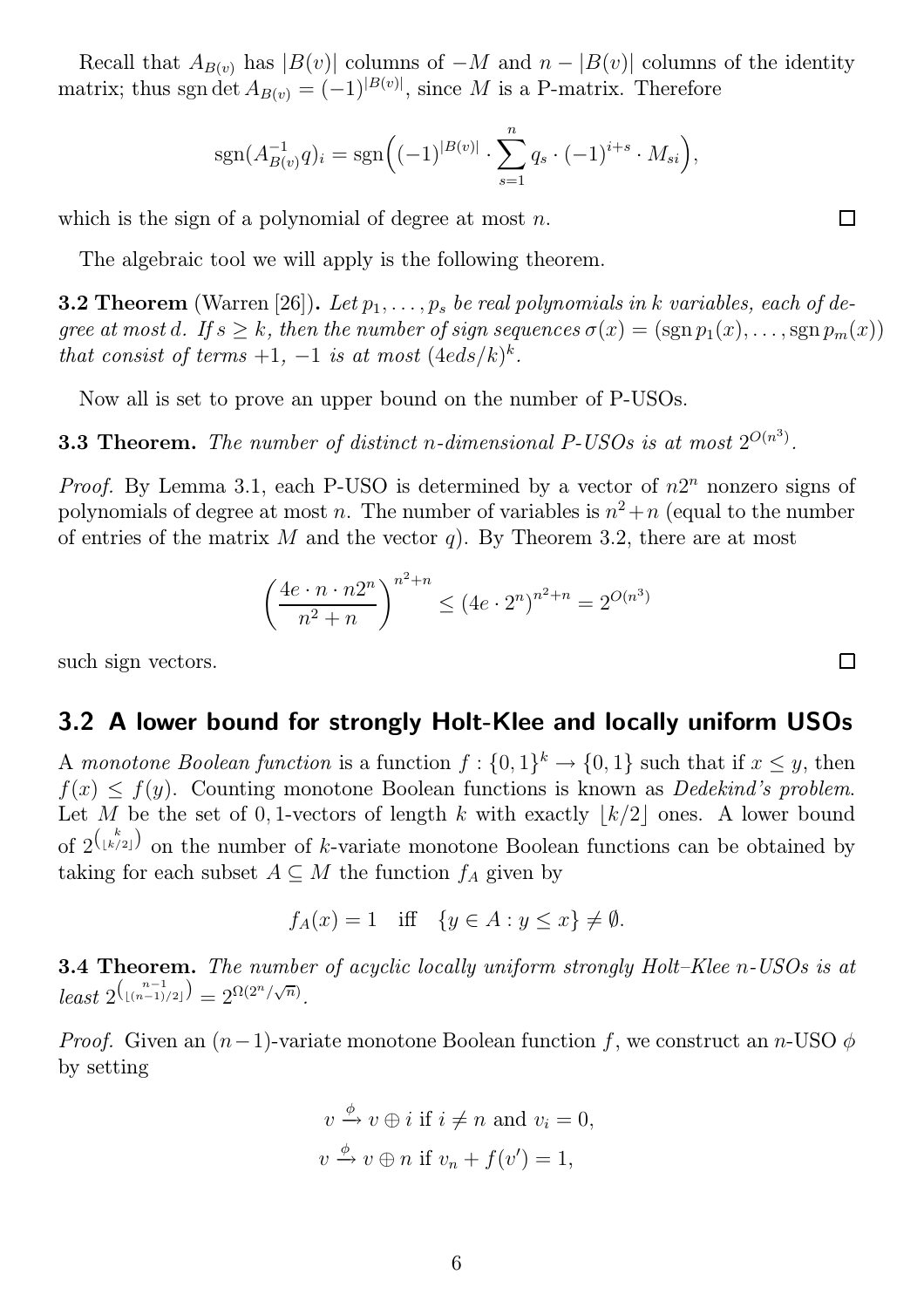where  $v' \in \{0,1\}^{n-1}$  is formed by the initial  $n-1$  bits of v.

The orientation  $\phi$  is clearly acyclic because any directed walk in  $\phi$  is monotone on the first  $n-1$  bits. It is easy to show local uniformity too. The assumption of (5) is never satisfied. For (4) it suffices to consider the case  $j = n$ : If  $u \stackrel{\phi}{\to} v \oplus n$ , then  $f(v') = 1$ , hence  $v \oplus i \xrightarrow{\phi} v \oplus \{i, n\}.$ 

For the strong Holt–Klee property, let  $F \subseteq [n]$  and let  $V' = \{v \oplus i : i \in C\}$  be the vertex set of a subcube with  $|C| =: d$ . If  $n \notin C$ , then  $\phi^{(F)}[V']$  is isomorphic to the uniform orientation, which is well-known to satisfy the Holt–Klee property. So suppose  $n \in C$ . Let  $V_0 := \{v \in V' : v_n = 0\}$  and  $V_1 := \{v \in V' : v_n = 1\}$  and let s be the source and t the sink of  $\phi^{(F)}[V']$ . Note that  $\phi^{(F)}[V_0]$  and  $\phi^{(F)}[V_1]$  are identical if we truncate the last coordinate of their vertices, and isomorphic to the uniform USO.

Now we distinguish two cases. First, if  $b := s_n = t_n$ , there are  $d-1$  disjoint paths from s to t in  $\phi^{(F)}[V_b]$  and another path obtained by concatenating the edge  $s \to s \oplus n$ , a path in  $\phi^{(F)}[V_{1-b}]$  from  $s \oplus n$  to  $t \oplus n$ , and the edge  $t \oplus n \to t$ .

Second, let  $b := s_n = 1 - t_n$ . Without loss of generality we may assume that  $b = 0$ and  $n \notin F$ . Let  $P(i_1, \ldots, i_d)$  denote the directed path  $s \to s \oplus \{i_1\} \to s \oplus \{i_1, i_2\} \to$  $\cdots \to s \oplus \{i_1, i_2, \ldots, i_d\}.$  Order the elements of  $C \setminus \{n\} = \{j_1, j_2, \ldots, j_{d-1}\}$  so that for  $j_k \in F$  and  $j_\ell \notin F$  we have  $k < \ell$ . Since  $\phi^{(F)}[V_0]$  and  $\phi^{(F)}[V_1]$  are both isomorphic to the uniform orientation and  $s_n \neq t_n$ , we have  $t = s \oplus C$ . Now we claim that the paths  $P(j_1, j_2, \ldots, j_{d-1}, n)$ ,  $P(j_2, j_3, \ldots, j_{d-1}, n, j_1)$ , ...,  $P(j_{d-1}, n, j_1, j_2, \ldots, j_{d-2})$ ,  $P(n, j_1, j_2, \ldots, j_{d-1})$  are vertex-disjoint directed paths from s to t. The only non-obvious fact to show is that for any k, there is a directed edge  $u := s \oplus \{j_k, j_{k+1}, \ldots, j_{d-1}\} \rightarrow$  $v := s \oplus \{j_k, j_{k+1}, \ldots, j_{d-1}, n\}.$  Note that  $u \to v$  if and only if  $f(u') = 1$  and that  $f(s') = f(t') = 1$ . If  $j_k \notin F$ , then  $s' \le u'$  and so  $1 = f(s') \le f(u')$ , thus  $f(u') = 1$ . If on the other hand  $j_k \in F$ , then  $t' \leq u'$  and so  $1 = f(t') \leq f(u')$ , thus  $f(u') = 1$ . Hence  $u \rightarrow v.$ 

Therefore the number of acyclic locally uniform strongly Holt–Klee n-USOs is lower bounded by the number of  $(n-1)$ -variate monotone Boolean functions, which concludes the proof. the proof.

Remark. After swapping the roles of 0 and 1 in the nth coordinate, the above construction is the same as Mike Develin's construction [4] of many orientations satisfying the Holt–Klee condition. Thus, both Develin's and our construction yield Holt–Klee orientations, but local uniformity is obtained only in our variant.

The logarithm of the total number of acyclic *n*-USOs is no more than  $2^n \log(n + 1)$ [13]. In comparison, the exponent in the lower bound obtained from Theorem 3.4 is of the order  $2^{n}/\sqrt{n}$ , and therefore still exponential. Restricting to K-USOs, the exponent goes down to a polynomial in  $n$ .

#### 3.3 A lower bound for K-USOs

**3.5 Theorem.** The number of distinct K-USOs in dimension n is at least  $2^{\Omega(n^3)}$ .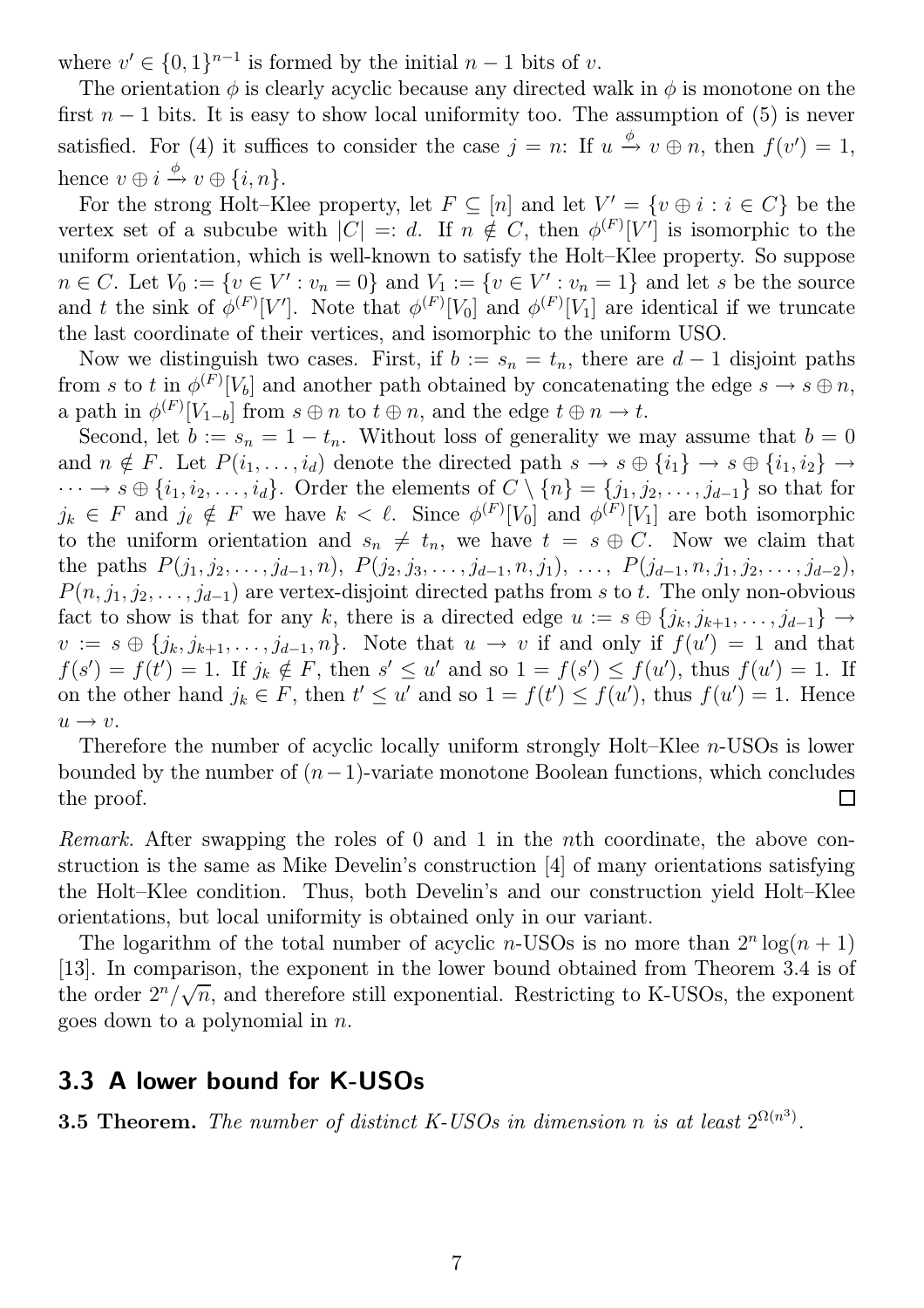Proof. Consider the upper triangular matrix

$$
M(\beta) = \begin{pmatrix} 1 & -1 - \beta_{1,2} & -1 - \beta_{1,3} & \dots & -1 - \beta_{1,n} \\ 0 & 1 & -1 - \beta_{2,3} & \dots & -1 - \beta_{2,n} \\ \dots & \dots & \dots & \dots & \dots & \dots \\ 0 & 0 & 0 & \dots & -1 - \beta_{n-1,n} \\ 0 & 0 & 0 & \dots & 1 \end{pmatrix}
$$

and the vector  $q = (-1, 1, -1, \ldots, (-1)^n)^T$ . We will now examine how the choice of the parameters  $\beta_{i,j}$  influences the USO induced by the LCP( $M(\beta), q$ ). Our goal is to show that we can make  $2^{\Omega(n^3)}$  choices, each of which induces a different USO.

First, let  $B \subseteq [n]$  and, analogously to the definition of  $A_B$ , let  $A_B(\beta)$  be the matrix whose ith column is the ith column of  $-M(\beta)$  if  $i \in B$ , and the ith column of  $I_n$ otherwise. The reader is kindly invited to verify, by straightforward computation, that

$$
\sigma_r \cdot ((A_B(\beta))^{-1})_{r,s} = \begin{cases} 1 & \text{if } r = s, \\ 0 & \text{if } r > s \text{ or if } r < s \text{ and } s \notin B, \\ 2^{p(B,r,s)} + t_{B,r,s}(\beta) & \text{if } r < s \text{ and } s \in B, \end{cases}
$$

where  $\sigma_r = -1$  if  $r \in B$  and  $\sigma_r = 1$  if  $r \notin B$ ,  $p(B, r, s) = |\{j \in B : r < j < s\}|$ and  $t_{B,r,s}(\beta)$  is a polynomial in variables  $\beta_{i,j}$  for  $(i,j) \in \{(i,j) \in [n] \times B : i < j,$  $(j < s)$  or  $(j = s$  and  $i \geq r$ } with no constant term. Moreover,  $\beta_{r,s}$  appears in  $t_{B,r,s}$ only in the linear term  $\beta_{r,s}$  (that is, with coefficient 1).

From now on, we will write

$$
(i, j) \prec (i', j')
$$
 for  $(j < j')$  or  $(j = j'$  and  $i > i')$ .

Note that  $\prec$  is a (strict) total ordering on  $\{(i, j) \in [n]^2 : i < j\}.$ 

Let  $B \subseteq [n]$  be a basis such that, for  $m = \max B$ , we have  $i \equiv m+1 \pmod{2}$  for each  $i \in B \setminus \{m\}$ . Then  $q_m \cdot q_i = -1$  for each  $i \in B \setminus \{m\}$ , and hence

$$
((A_B(\beta))^{-1}q)_r = (-1)^m \left( t_{B,r,m}(\beta) - \sum_{s \in B \setminus \{m\}} t_{B,r,s}(\beta) \right)
$$
  
=  $(-1)^m \left( \beta_{r,m} - t'_{B,r,m}(\beta) \right)$  (6)

.

for all  $r < m$  such that  $r \equiv m + 1 \pmod{2}$ . Here  $t'_{B,r,m}(\beta)$  is some polynomial in variables  $\beta_{i,j}$  for  $(i,j) \in \{(i,j) \in [n] \times B : i < j, (i,j) \prec (r,m)\}\$  with no constant term.

**3.6 Lemma.** Whenever  $t'_{B,r,m}$  is defined, let

$$
\bar{\beta} = \max\{|\beta_{i,j}| : (i,j) \in [n] \times B, i < j, (i,j) \prec (r,m)\}
$$

If  $\bar{\beta} < 1$ , then  $|t'_{B,r,m}(\beta)| < 9^{m-r+1}\bar{\beta}$ .

Proof. The bound is actually very rough. First, by induction one can easily prove that the number of terms in each  $t_{B,r,s}$  is at most  $3^{s-r}$ , and the maximum coefficient in each  $t_{B,r,s}$  is also at most  $3^{s-r}$ . Since  $\bar{\beta}$  < 1, higher-degree terms can also be upperbounded by  $\bar{\beta}$ . Hence  $|t'_{B,r,m}(\beta)| < \sum_{s=r}^{m} 3^{2(s-r)} \bar{\beta} < 9^{m-r+1} \bar{\beta}$ .  $\Box$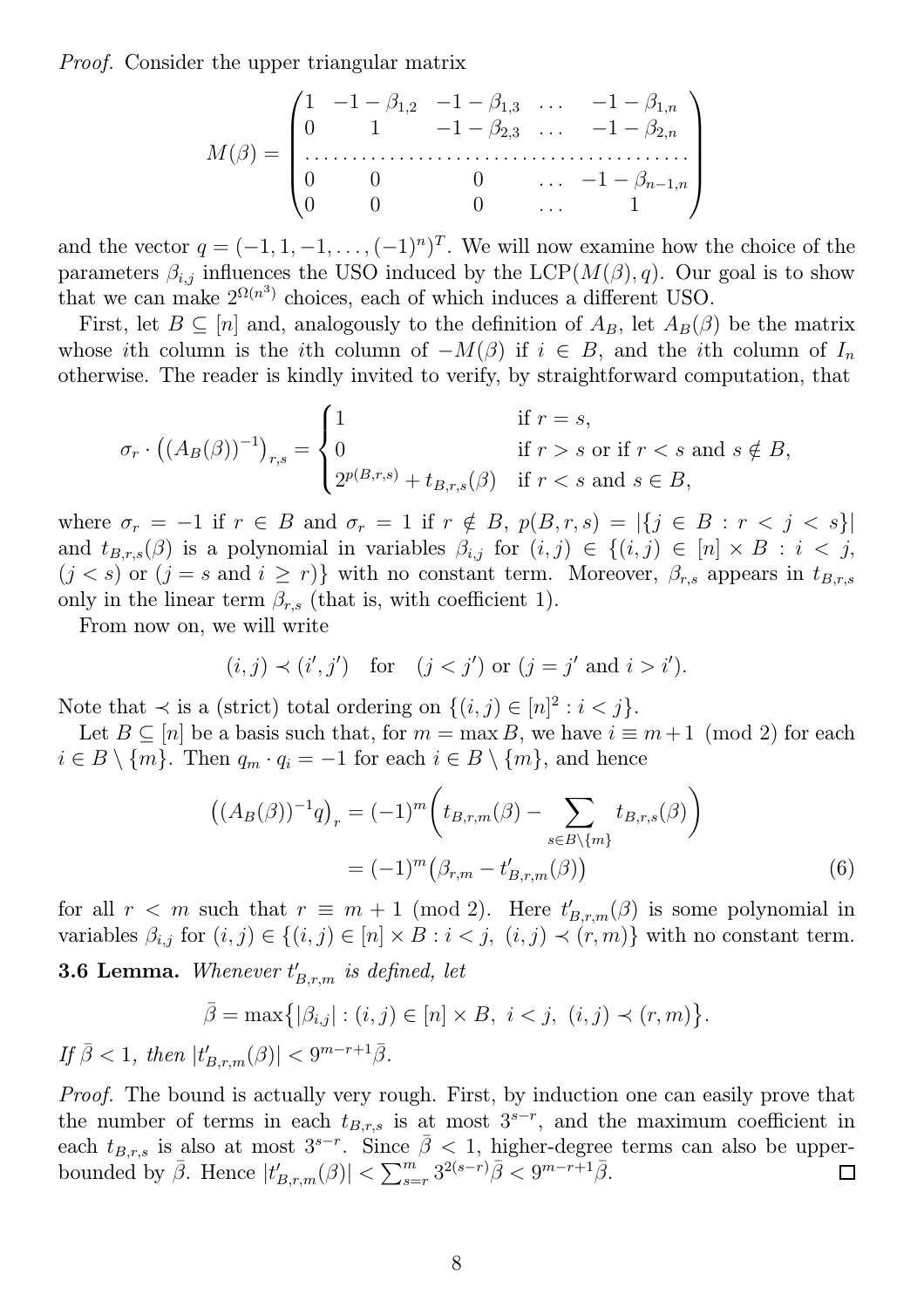**3.7 Lemma.** Let  $r, m \in [n]$ ,  $r < m$ ,  $r \equiv m + 1 \pmod{2}$  and let  $B, B' \subseteq [n]$  be bases such that  $\max B = \max B' = m$  and that  $i \equiv m + 1 \pmod{2}$  for all  $i \in (B \cup B') \setminus \{m\}.$ Then the polynomial  $t'_{B,r,m}(\beta) - t'_{B',r,m}(\beta)$  is identically zero if and only if  $B = B'$ .

*Proof.* Assume that  $B \neq B'$ . Without loss of generality, there exists some  $s \in B \ B'$ . Let  $\tilde{t}_{B,r,m}(\beta_{r,s}), \tilde{t}_{B',r,m}(\beta_{r,s})$  be the univariate polynomials obtained from  $t'_{B,r,m}(\beta), t'_{B',r,m}(\beta)$ respectively, by setting  $\beta_{i,j} = 0$  for all  $(i, j) \neq (r, s)$ . Then  $\tilde{t}_{B',r,m}(\beta_{r,s})$  is identically zero but  $\tilde{t}_{B,r,m}(\beta_{r,s})$  is not. Hence  $t'_{B,r,m}(\beta) - t'_{B',r,m}(\beta)$  is not identically zero. The converse implication is trivial.  $\Box$ 

Now let  $r, m \in [n], r < m, r \equiv m+1 \pmod{2}$ . Let

$$
C = \{ i \in [n] : r < i < m, \ i \equiv m + 1 \ (\text{mod } 2) \}
$$

and let

$$
V' = \{ (0 \oplus m) \oplus I : I \subseteq C \}.
$$

Note that  $|C| = (m - r - 1)/2$  and so  $|V'| = 2^{(m-r-1)/2}$ .

Furthermore, suppose that the values of  $\beta_{i,j}$  are fixed for all  $j < m$  and so are the values of  $\beta_{i,m}$  for  $i > r$ , and that these values satisfy:

$$
v, v' \in V', \ v \neq v' \implies t'_{B(v),r,m}(\beta) \neq t'_{B(v'),r,m}(\beta). \tag{7}
$$

.

For each  $v \in V'$ , the direction of the edge between v and  $v \oplus r$  in the USO induced by LCP( $M(\beta), q$ ) is by (6) determined by the sign of the difference  $\beta_{r,m} - t'_{B(v),r,m}(\beta)$ . By (7), there are  $|V'|+1$  choices for  $\beta_{r,m}$  so that the resulting USOs will differ from one another in the orientation of at least one of these edges. Moreover, by Lemma 3.7, the choices can be made in such a way that (7) is satisfied by the successor of  $(r, m)$  with respect to  $\prec$  (which is either  $(r-1,m)$ , or  $(m, m+1)$ ).

The options to choose  $\beta_{r,m}$  are, of course, not independent of the values of the other  $\beta_{i,j}$ 's. However, they depend only on the  $\beta_{i,j}$ 's with  $(i,j) \prec (r,m)$ . Hence it is possible to make the choices sequentially in the order given by  $\prec$ ; starting with  $\beta_{1,2}$ and finishing with  $\beta_{1,n}$ .

Therefore the number of distinct USOs induced by  $LCP(M(\beta), q)$  for various values of  $\beta_{i,j}$ , as described above, is at least

$$
\prod_{m=1}^{n} \prod_{\substack{1 \le r < m \\ r \equiv m+1 \pmod{2}}} \left( 2^{(m-r-1)/2} + 1 \right) = \prod_{m=1}^{n} \prod_{i=0}^{\lfloor m/2 \rfloor - 1} \left( 2^{i} + 1 \right) = 2^{\Omega(n^3)}
$$

Finally, it follows from Lemma 3.6 that the values of all  $\beta_{i,j}$ 's can be chosen to satisfy  $|\beta_{i,j}| < 1$ , so that  $M(\beta)$  is a K-matrix.  $\Box$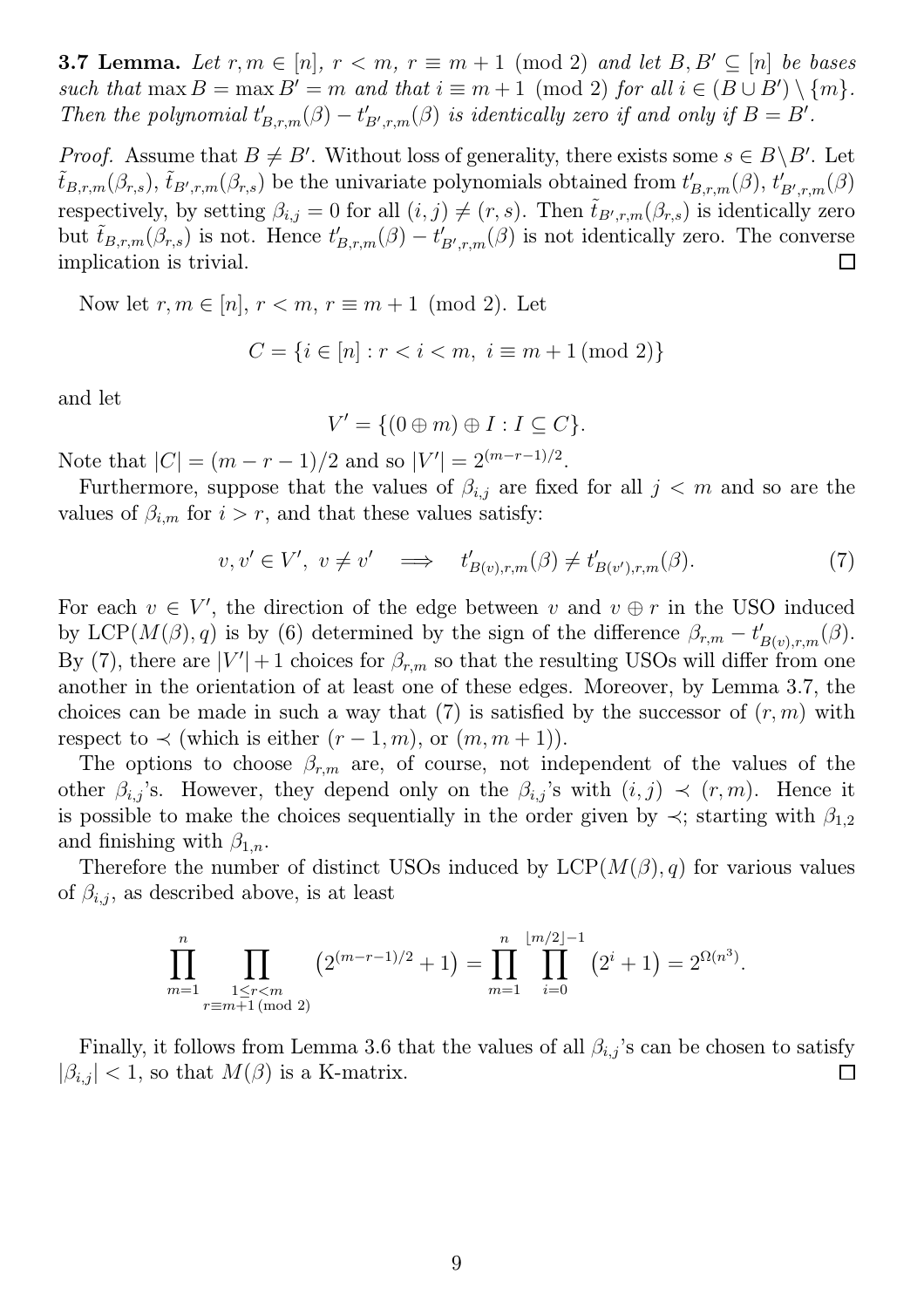### 3.4 The number of USOs from a fixed matrix

In this section, we prove the following

**3.8 Theorem.** For a P-matrix  $M \in \mathbb{R}^{n \times n}$ , let  $u(M)$  be the number of USOs determined by LCPs of the form  $\text{LCP}(M, q)$  for  $q \in \mathbb{R}^n$ . Furthermore, define  $u(n) = \max_M u(M)$ , where the maximum is over all  $n \times n$  P-matrices. Then

$$
u(n) = 2^{\Theta(n^2)}.
$$

*Proof.* Let us first show the upper bound. For a fixed  $M$ , we consider the  $n2^n$  hyperplanes of the form

$$
\{x \in \mathbb{R}^n : (A_{B(v)}^{-1}x)_i = 0\}.
$$

These hyperplanes determine an *arrangement* that subdivides  $\mathbb{R}^n$  into faces of various dimensions. Each face is an inclusion-maximal region over which the sign vector  $(\text{sgn}(A_{B(v)}^{-1}x)_i): v \in \{0,1\}^n, i \in [n]$  is constant. The faces of dimension n are called cells; within a cell, the sign vector is nonzero everywhere. From Section 3.1 we know that  $LCP(M, q)$  yields a USO whenever q is in some cell, and for all q within the same cell,  $LCP(M, q)$  yields the same USO. Thus, the number of cells in the arrangement is an upper bound for the number  $u(M)$  of different USOs induced by M. It is well-known [5] that the number of cells in an arrangement of N hyperplanes in dimension n is  $O(N^n)$ . In our case, we have  $N = n2^n$  which shows that  $u(M) = O((n2^n)^n) = 2^{O(n^2)}$  for all M.

For the lower bound, recall that we have constructed in Section 3.3 a K-matrix  $M' \in$  $\mathbb{R}^{(n-1)\times(n-1)}$  (resulting from fixing  $\beta_{i,j}$  for all  $j < n$ ), with the following property: for a suitable right-hand side q,  $LCP(M, q)$  with

$$
M = \left(\begin{array}{cc} M' & b \\ 0 & 1 \end{array}\right)
$$

yields  $2^{\Omega(n^2)}$  many different USOs in the subcube F corresponding to vertices with  $v_n = 1$ , when *b* is varied.

Since the subcube F corresponds to the solutions of  $w - Mz = q$  that satisfy  $w_n = 0$ , we have  $z_n = q_n$  within F. With  $w' = (w_1, \ldots, w_{n-1})^T$ ,  $z' = (z_1, \ldots, z_{n-1})^T$  and  $q' =$  $(q_1, \ldots, q_{n-1})^T$ , it follows that

$$
w - Mz = q, \quad w^T z = 0, \quad w_n = 0
$$

if and only if

$$
w' - M'z' = q' - bq_n, \quad w'^T z' = 0, \quad z_n = q_n.
$$

This is easily seen to imply that the induced USO in the subcube  $F$  is generated by  $LCP(M', q' - bq_n)$ . Thus,  $u(M') = 2^{\Omega(n^2)}$ , and the theorem is proved.  $\Box$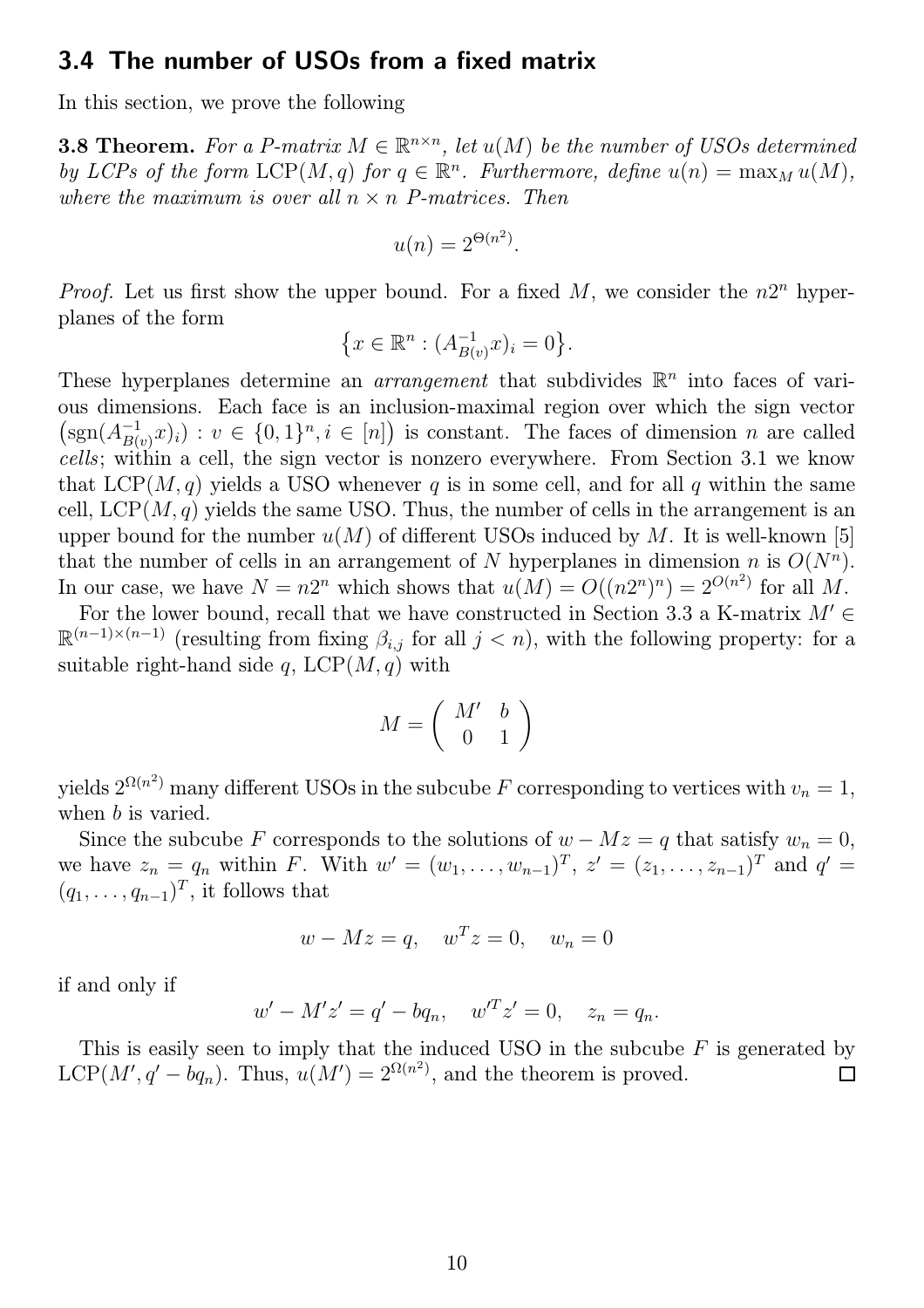## 4 Locally uniform USOs and K-matrices

Finally we present a note on the relationship between K-matrices and locally uniform USOs.

4.1 Theorem. Let M be a P-matrix. M is a K-matrix if and only if for all nondegenerate q, the USO induced by  $LCP(M, q)$  is locally uniform.

Proof. The "only-if" direction is Proposition 5.3 in [7]. For the if-direction, suppose that M is not a K-matrix. We will construct a vector q such that the induced USO violates (4). First, since M is not a K-matrix, there exists an off-diagonal entry  $m_{ij} > 0$ ,  $i \neq j$ . W.l.o.g. assume that  $\{i, j\} = \{1, 2\}$  and define

$$
Q = \left( \begin{array}{cc} m_{11} & m_{12} \\ m_{21} & m_{22} \end{array} \right).
$$

Let us now consider  $B = \{1, 2\}$ . Then

$$
A_B = \left(\begin{array}{c|c} -Q & 0 \\ \hline 0 & I_{n-2} \end{array}\right),\,
$$

and

$$
A_B^{-1} = \left(\begin{array}{c|c} -Q^{-1} & 0\\ \hline 0 & I_{n-2} \end{array}\right),\,
$$

where

$$
-Q^{-1} = \frac{1}{m_{11}m_{22} - m_{21}m_{12}} \begin{pmatrix} -m_{22} & m_{12} \\ m_{21} & -m_{11} \end{pmatrix}.
$$

Since Q is a P-matrix, its determinant is positive, hence  $-Q^{-1}$  has some positive offdiagonal entry. Suppose first that  $m_{12} > 0$ . Then we set  $q = (-m_{12}, -(m_{22}+1), 0, \ldots, 0)$ and observe that

$$
(A_B^{-1}q)_1 = \frac{-m_{12}}{m_{11}m_{22} - m_{21}m_{12}} < 0.
$$

Slightly perturbing q such that it becomes nondegenerate will not change this strict inequality. But this is a contradiction to (4): at  $B = \emptyset$ , the edges in directions 1 and 2 are outgoing due to  $q_1, q_2 < 0$ , but at  $B = \{1, 2\}$ , the edge in direction 1 is not incoming as required by (4). If  $m_{21} > 0$ , the vector  $q = (-(m_{11} + 1), -m_{21}, 0, \ldots, 0)$  leads to the same contradiction. same contradiction.

Remark. It may be more interesting to answer the following open question: Is it true that every locally uniform P-USO is a K-USO?

## Acknowledgments

The third author is supported by the project 'A Fresh Look at the Complexity of Pivoting in Linear Complementarity' no. 200021-124752 / 1 of the Swiss National Science Foundation.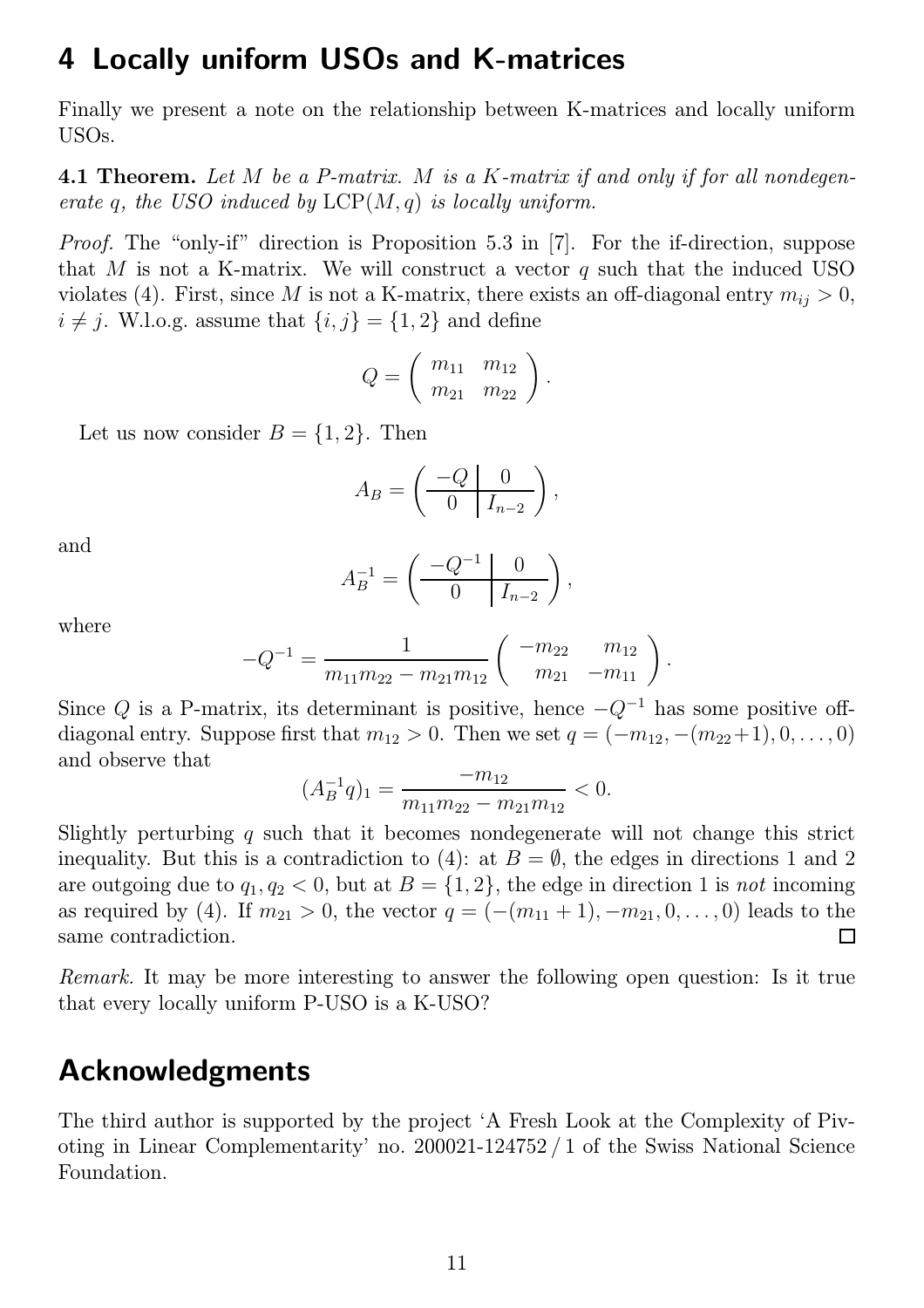## **References**

- [1] R. Chandrasekaran. A special case of the complementary pivot problem. Opsearch, 7:263–268, 1970.
- [2] S.-J. Chung. NP-completeness of the linear complementarity problem. J. Optim. Theory Appl., 60(3):393–399, 1989.
- [3] R. W. Cottle, J.-S. Pang, and R. E. Stone. The Linear Complementarity Problem. Computer science and scientific computing. Academic Press, 1992.
- [4] M. Develin. LP-orientations of cubes and crosspolytopes. Adv. Geom., 4(4):459–468, 2004.
- [5] H. Edelsbrunner. Algorithms in Combinatorial Geometry, volume 10 of EATCS Monographs on Theoretical Computer Science. Springer-Verlag, Heidelberg, West Germany, 1987.
- [6] K. Fischer and B. Gärtner. The smallest enclosing ball of balls: combinatorial structure and algorithms. Internat. J. Comput. Geom. Appl., 14(4–5):341–378, 2004.
- [7] J. Foniok, K. Fukuda, B. Gärtner, and H.-J. Lüthi. Pivoting in linear complementarity: Two polynomial-time cases. *Discrete Comput. Geom.*,  $42(2):187-205$ , 2009.
- [8] B. Gärtner. Randomized algorithms An introduction through unique sink orientations. Lecture Notes, ETH Zurich, 2004.
- [9] B. Gärtner, W. D. Morris, Jr., and L. Rüst. Unique sink orientations of grids. Algorithmica, 51(2):200–235, 2008.
- [10] B. Gärtner and I. Schur. Linear programming and unique sink orientations. In Proceedings of the 17th annual ACM-SIAM symposium on Discrete algorithms (SODA'06), pages 749–757, Miami, Florida, 2006.
- [11] L. Klaus. On classes of unique-sink orientations arising from pivoting in linear complementarity. Master's thesis, ETH Zurich, 2008.
- [12] O. L. Mangasarian. Linear complementarity problems solvable by a single linear program. Math. Programming, 10(2):263–270, 1976.
- [13] J. Matoušek. The number of unique-sink orientations of the hypercube. Combinatorica, 26(1):91–99, 2006.
- [14] N. Megiddo. A note on the complexity of P-matrix LCP and computing an equilibrium. RJ 6439, IBM Research, Almaden Research Center, 650 Harry Road, San Jose, California, 1988.